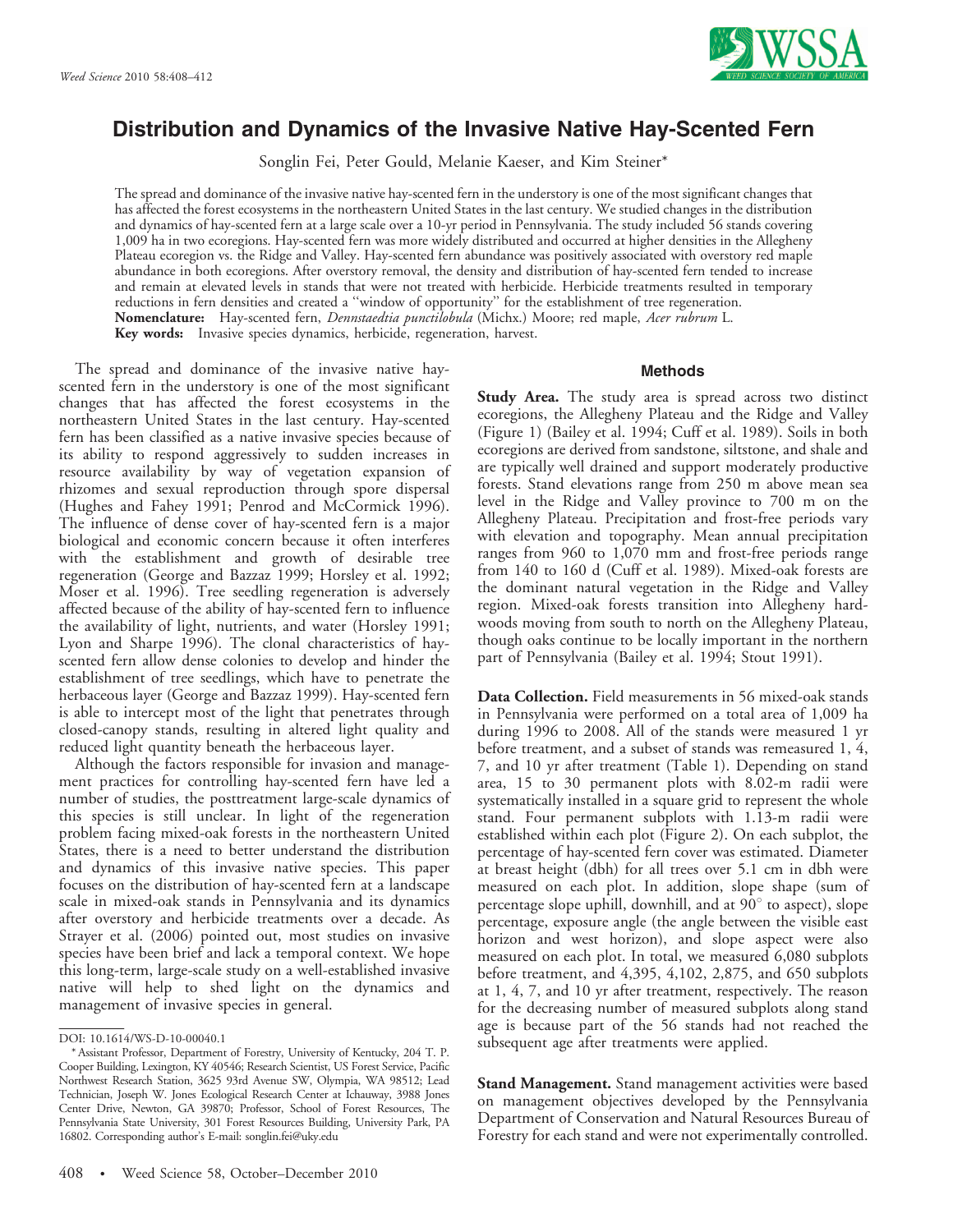

Figure 1. Distribution of average hay-scented fern cover in 56 mixed-oak stands in Pennsylvania.

The primary objective of these silvicultural practices was to establish or release desirable tree regeneration. Overstory harvest ranged from 20 to 80% basal area reduction at the stand level. Stands were treated with herbicide if hay-scented fern densities appeared likely to inhibit regeneration. Sulfometuron-methyl or a glyphosate/sulfometuron-methyl mix was applied to dense hay-scented fern at various rates depending on fern density. Herbicide was applied before the first remeasurement in 11 of the 18 Allegheny Plateau stands and 3 of the 38 Ridge and Valley stands.

Data Analyses. For each stand, average hay-scented fern cover, frequency of occurrence (percentage of subplots with some level of fern cover), and problematic hay-scented fern cover frequency (percentage of subplots with  $> 30\%$  fern cover) were calculated. The problematic hay-scented fern cover  $(> 30\%)$  reflects the level of competing vegetation that is considered detrimental for forest regeneration in a portion of the region of study (Marquis 1994). Percentage cover by hay-scented fern was also reclassified into four classes—none, low (1 to 5% cover), moderate (5 to 30%), and problematic (over 30%).

Statistical tests were carried out at the plot level (the mean percentage cover of the four subplots) to find potential associations between fern cover and environmental factors and overstory composition. Because subplots within each plot and plots within each stand are potentially autocorrelated, special attention is needed to deal with possible pseudoreplication. To avoid this, we used the mean percentage of all subplots within a plot as the basic data element, and stand effects were included as a random effect in a mixed-model analysis (GLIMMIX; SAS 2009) of fern cover percentage as a function of other measured variables. Slope aspect,  $\theta$ , is a circular variable, and attention must be given to its periodic nature during model building. In this analysis, heat load index ( $[1 \cos{\theta}$  – 45}]/2; McCune and Grace 2002), a more biologically meaningful index, was used to assess aspect-

Table 1. Number of stands surveyed and resurveyed by ecoregion, herbicide treatment, and time of assessment.

|                   |     | Time of assessment          |    |    |                     |                  |
|-------------------|-----|-----------------------------|----|----|---------------------|------------------|
| Ecoregion         |     | Herbicide Pretreatment 1 yr |    |    | $4 \text{ yr}$ 7 yr | 10 <sub>vr</sub> |
| Allegheny Plateau | No  |                             |    |    |                     |                  |
|                   | Yes |                             | 10 |    |                     |                  |
| Ridge and Valley  | No  | 35                          | 27 | 25 | 19                  |                  |
|                   | Yes |                             | 3  |    |                     |                  |



Figure 2. Diagram of the layout of plot and subplots within each plot.

related effects. Average fern cover was set as the response variable, whereas stand, heat load index, exposure angle, slope shape, slope percentage, total overstory basal area before harvest, percentage of oak basal area, and percentage of red maple basal area were the independent variables. Because fern abundance differed greatly between the two ecoregions, the association between fern cover and biotic and abiotic factors before treatment was analyzed for each ecoregion individually.

To understand the effects of overstory removal and herbicide treatment, a mixed-model analysis (GLIMMIX) was used. Change in hay-scented fern cover percentage at the plot level before treatment to 1 yr after treatment was used as the response variable. Residual basal area, total basal area removed, percentage of basal area removed, herbicide treatment, and the interaction terms between overstory removal and herbicide treatment were used in the model. Again, stand was included in the model as a random effect to avoid pseudoreplication arising from the potential autocorrelation among plots within stands.

Average stand-level hay-scented fern cover, frequency of occurrence, and problematic fern cover frequency were summarized by herbicide treatment group in each ecoregion before treatment to 1, 4, 7, and 10 yr after treatment. To minimize sampling bias, subgroups at each measurement period with fewer than three surveyed stands were not summarized. Fern cover class transition rates from before harvest to each remeasurement were calculated at the plot level. Transition rates were calculated as the percentage of plot in a given pretreatment cover class that fell in each cover class at the time of reassessment. Consequently, transition rates sum to 100% for each pretreatment cover class. Again, subgroups with fewer than three stands surveyed were not summarized. Transition rates were calculated separately for herbicide-treated and nontreated stands in each ecoregion.

#### **Results**

Pretreatment Distribution and Association. Average standlevel hay-scented fern cover, frequency of occurrence, and problematic fern cover frequency were higher on stands on the Allegheny Plateau than those in the Ridge and Valley ecoregion (Figures 1 and 3). Before treatment, average hay-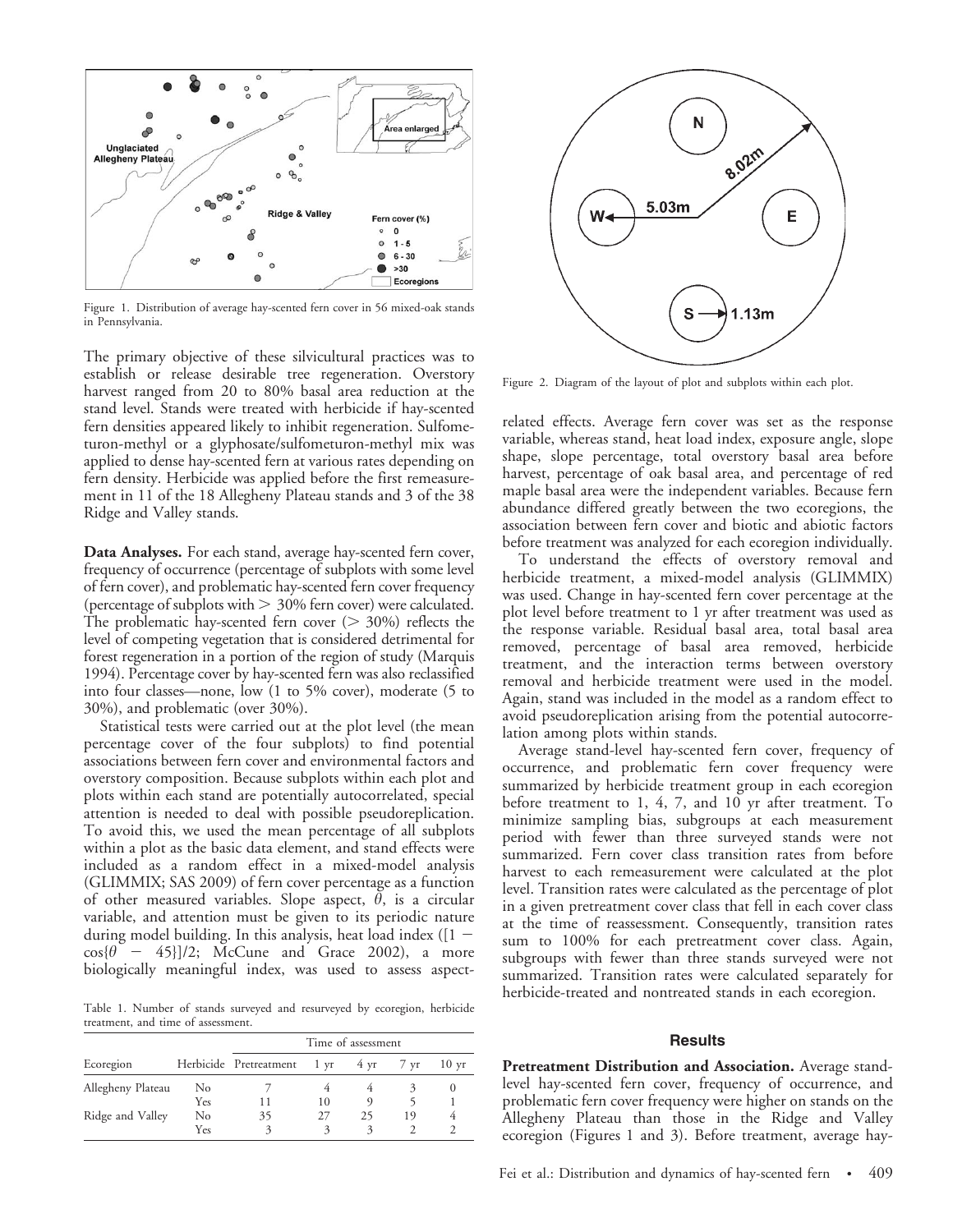

Figure 3. Percentage of stands by hay-scented fern occurrence frequency class (a) and problematic cover frequency class (b) in the Allegheny Plateau and Ridge and Valley ecoregions. Occurrence frequency is defined as percentage of subplots infested by hay-scented fern in each stand, and problematic cover frequency is defined as percentage of subplots with over 30% hay-scented fern cover. Both frequencies were divided into four classes  $(0, 0.1–5.0, 5.1–30.0,$  and  $> 30.0\%$ ).

scented fern cover was 17% for stands on the Allegheny Plateau and 3% for stands in the Ridge and Valley. Average hay-scented fern occurrence frequency was 48% for the Allegheny Plateau stands and only 11% for the Ridge and Valley stands. All 18 stands on the Allegheny Plateau had some level of hay-scented fern cover, among which 67% stands had over 30% of their subplots infested with hayscented fern and only 11% stands had less than 5% of their subplots infested (Figure 3a). For the 38 stands in the Ridge and Valley, nearly a quarter of the stands had no hay-scented fern before treatment and only 8% of the stands had over 30% of their plots infested with hay-scented fern (Figure 3a). Similarly, more subplots within each stand reached the problematic fern level on the Allegheny Plateau than in the Ridge and Valley (Figure 3b). Over half of the stands in the Ridge and Valley ecoregion had no subplots reach the 30% problematic hay-scented fern cover level. In contrast, onethird of the stands on the Allegheny Plateau had over 30% of their subplots with over 30% fern cover.

Analysis of the association between plot-level fern cover and biotic and abiotic factors revealed that abundance of red maple was a significant factor related to fern abundance in both ecoregions (Table 2). In the Allegheny Plateau region, plot-level fern cover was positively associated with the percentage of basal area contributed by red maple and negatively associated with the overall basal area per plot. In the Ridge and Valley region, plot-level fern cover was also positively associated with the percentage of basal area contributed by red maple, but negatively associated with plot-level heat load index. The closer plots were to a southwestern aspect, the lower was the fern cover.

Treatment Effect. Both overstory removal and herbicide treatment had a significant effect on fern cover reduction 1 yr after treatments were applied (Table 3). Stands treated with herbicide showed a significantly greater reduction of fern compared with untreated stands. Overstory treatment was expressed in two terms, residual overstory basal area and

Table 2. Model coefficients for factors that influence the abundance of pretreatment hay-scented fern cover.

| Physiographic     | Model coefficient (standard error)* |                                                |               |                  |  |  |
|-------------------|-------------------------------------|------------------------------------------------|---------------|------------------|--|--|
| region            | Intercept                           | Red maple % <sup>a</sup> Total_BA <sup>b</sup> |               | HLI <sup>c</sup> |  |  |
| Ridge and Valley  | 3.22(1.12)                          | 0.1(0.02)                                      |               | $-3.59(1.25)$    |  |  |
| Allegheny Plateau | 23.5(4.6)                           | 0.1(0.03)                                      | $-0.09(0.02)$ |                  |  |  |

 $^{\rm a}$  Fern cover with percentage of basal area (BA) contributed by red maple.  $^{\rm b}$  Fern cover with total BA.

 $\degree$  Fern cover with heat load index (HLI).

 $*$  P  $< 0.01$ .

Table 3. Model coefficients for change in fern cover percentage with stand conditions and herbicide 1 yr after treatments were applied.

| Model coefficient (standard error)* |                      |                              |                        |  |  |  |
|-------------------------------------|----------------------|------------------------------|------------------------|--|--|--|
| Intercept                           | BA Post <sup>a</sup> | BA_diff_percent <sup>b</sup> | Herbicide <sup>c</sup> |  |  |  |
| $-30.7(4.3)$                        | 0.11(0.03)           | $-0.14(0.04)$                | 18.8(4.1)              |  |  |  |

<sup>a</sup> Change in fern cover with basal area (BA) postharvest.

<sup>b</sup> Change in fern cover with percentage of change in BA ([BA\_Post -

 $BA_Pre]/BA_Pre \times 100$ .<br><sup>c</sup> Change in fern cover with herbicide treatment (coefficient multiply by 0 for herbicide stand and by 1 for no herbicide stand).

 $*$  P < 0.05.

percentage of overstory removed. At the plot level, as more basal area remained after harvest, both in absolute terms and as a percentage of original, there was less reduction in fern cover immediately after harvest. Although initial fern abundance was different between ecoregions, no significant difference was observed in treatment effects.

Posttreatment Dynamics. Development patterns of hayscented fern after herbicide treatment were similar for both ecoregions. On the Allegheny Plateau, hay-scented fern cover and problematic fern cover frequency were typically reduced 1 yr after herbicide treatment (Figures 4a and 4e) and fern cover frequency also decreased (Figure 4c). Hay-scented fern abundance by all three measures was gradually recovering 4 yr after treatment. Seven years after treatment, all three measures were not statistically different from their pretreatment levels. In the Ridge and Valley region, herbicide treatment also reduced fern abundance 1 yr after treatment. However, the recovery rate was much faster compared with the Allegheny Plateau region. Four years after treatment, average fern cover



Figure 4. Average hay-scented fern cover (top), occurrence frequency (middle), and problematic cover frequency (bottom) for stands located on the Allegheny Plateau region (left column) and in the Ridge and Valley ecoregion (right column) by assessment period and herbicide treatment.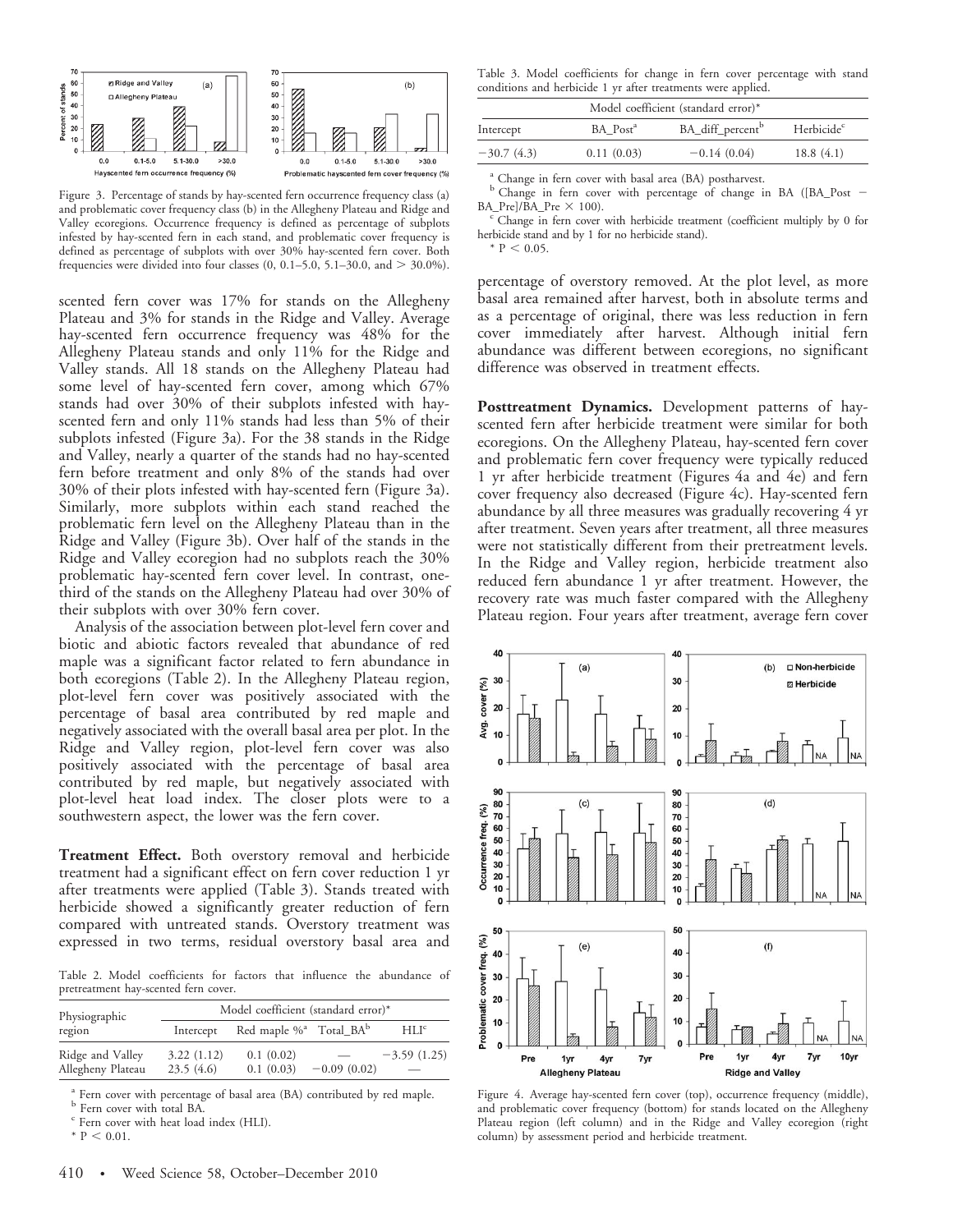

Figure 5. Plot-level hay-scented fern cover class transition percentages from 1 yr before treatment to 1, 4, 7, and 10 yr after treatment for each fern cover class; (a) plots in the Allegheny Plateau region that received herbicide treatment, (b) plots in the Allegheny Plateau region without herbicide treatment, (c) plots in the Ridge and Valley region that received herbicide treatment, and (d) plots in the Ridge and Valley region without herbicide treatment. For example, all plots in the first column in (d) have no fern cover before treatment, 56% remained fern free 1 yr after treatment, 42% transitioned to the light fern cover class, and 2% to the moderate fern cover class.

nearly recovered (Figure 4b) and fern cover frequency exceeded its original level (Figure 4d).

Postharvest patterns of hay-scented fern development in stands that were not treated with herbicide were different between the two ecoregions. On the Allegheny Plateau, average fern cover percentage increased 1 yr after treatment, then gradually decreased with time through year 7 after harvest (Figure 4a); fern cover frequency increased immediately after treatment and maintained that level throughout the rest of the study period (Figure 4c), while problematic fern cover frequency gradually decreased over the study period (Figure 4e). In the Ridge and Valley region, hay-scented fern cover density maintained the same level 1 yr after harvest as before harvest, and gradually increased thereafter (Figure 4b); frequency of occurrence increased more than twofold 1 yr after, more than tripled 4 yr after, and maintained that level 7 and 10 yr after overstory removal (Figure 4d); problematic fern cover frequency was slightly reduced 1 and 4 yr after harvest, but recovered by the seventh year (Figure 4f).

Analysis of fern cover class transition rates further demonstrated that herbicide application effectively reduced fern cover, at least initially (Figures 5a and 5c). On the Allegheny Plateau region, the majority of the plots that had no fern cover before treatment remained fern free throughout the study period (Figure 5a, left column). A result of the herbicide treatment was a conversion of 40% of plots classified in the light fern cover category to fern-free plots after treatment was applied. However, over 20% of plots then transitioned into the moderate cover class 4 and 7 yr after treatment (Figure 5a, mid-left column). Of plots categorized as moderate cover before treatment, over 70% transitioned into the light or no fern cover class 1 yr after treatment, but over 40% were classified back into the moderate or problematic cover class 4 and 7 yr after treatment (Figure 5a, mid-right column). Herbicide also successfully reduced fern cover on plots classified as the problematic fern cover class. Over 80% problematic fern cover plots transitioned into light or no fern cover class 1 yr after treatment. However, the fern recovery process was fast, because 62 and 75% of the plots returned to the moderate or problematic fern cover class 4 and 7 yr posttreatment, respectively (Figure 5a, right column). Patterns were similar in the Ridge and Valley region, but the recovery process was much faster (Figure 5c). Nearly 90% of the plots classified as problematic fern cover class before treatment returned to the moderate or problematic fern classes 4 yr posttreatment (Figure 5c, right column).

Plot-level fern dynamics were similar on the Allegheny Plateau (Figure 5b) and in the Ridge and Valley region (Figure 5d) for stands not treated with herbicide. The number of plots devoid of fern cover before harvest decreased after overstory removal, transitioning into the light, moderate, or problematic fern cover classes (Figures 5b and 5d, left column). Plots classified as light fern cover before harvest also transitioned into the moderate or problematic fern cover classes after harvest. About 67% of plots transitioned from light to the moderate fern cover class 10 yr after harvest in the Ridge and Valley ecoregion. Plots with moderate or problematic fern cover before harvest showed some fern cover reduction but most remained in their original classes after harvest (Figures 5b and 5d, mid-right and right columns).

## **Discussion**

Hay-scented fern has been classified as an invasive native species in areas of the northeastern United States because of its low palatability to insects and other animals, suspected allelopathic effects, high propagule mobility, wide climatic and edaphic tolerance, and relatively high fire tolerance due to buried rhizomes and spore banks (Engelman and Nyland 2006). As our results show, this problem tends to be more acute on the Allegheny Plateau than in the Ridge and Valley ecoregion. Stands on the Allegheny Plateau had higher percentages of fern cover, frequency of fern occurrence, and more areas reaching problematic levels of fern cover. In both ecoregions, heavy fern cover was associated with high proportions of red maple basal area, suggesting perhaps that heavy fern cover favors the establishment of red maple over oak (George and Bazzaz 1999) rather than that red maple favors the establishment of fern. The combination of a high proportion of red maple in the overstory and dense fern cover in the understory suggests that regenerating oak species in these areas will be particularly challenging.

Herbicide application and overstory removal both had a significant negative effect on hay-scented fern abundance.